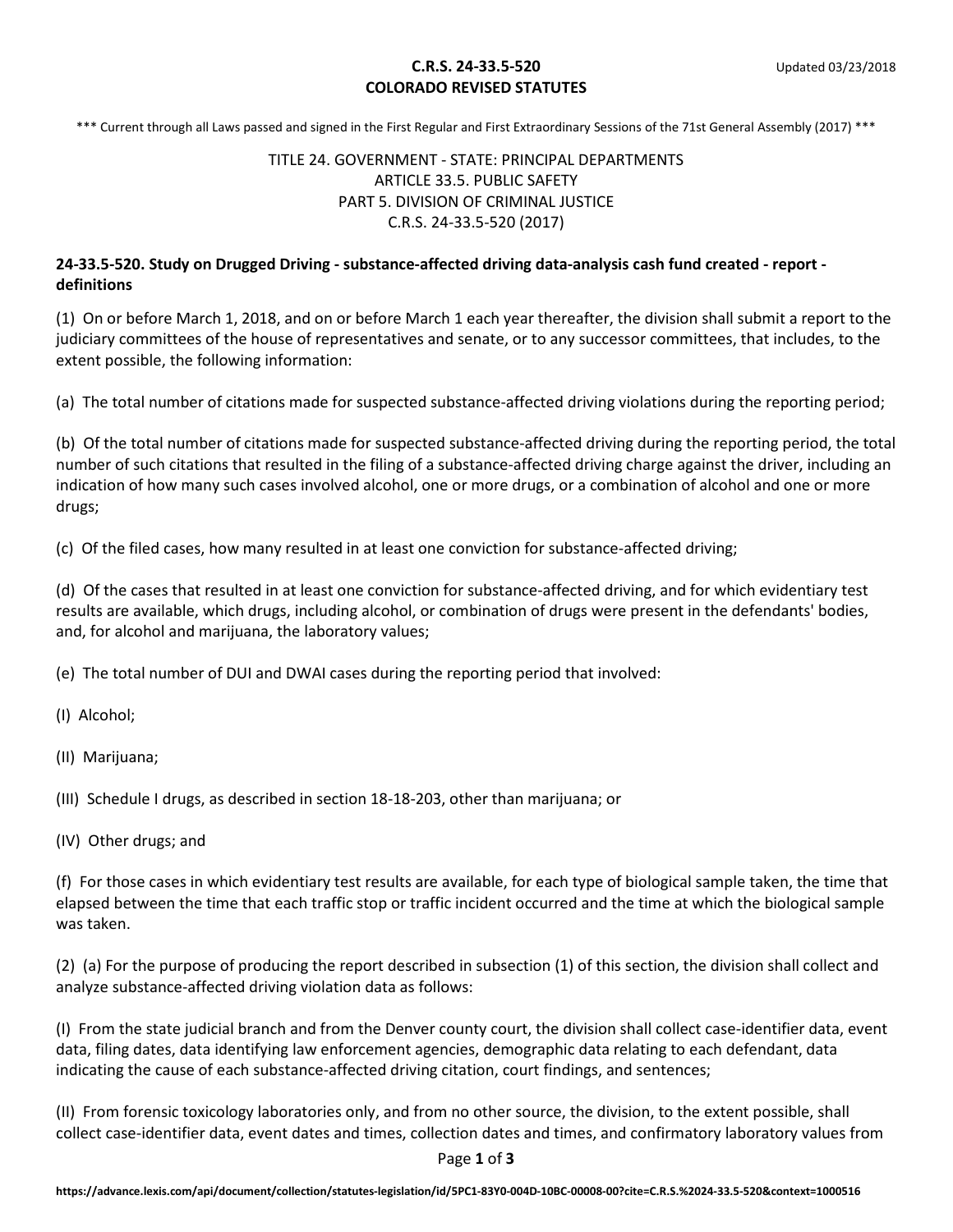# **COLORADO REVISED STATUTES: §24-33.5-520. Study on Drugged Driving**

reports created for law enforcement agencies and prosecutors and shall specify the name of each drug that was confirmed and its laboratory value;

(III) From the department of public health and environment, the division shall collect evidentiary breath alcohol test results, including case-identifier data, event dates and times, and the results obtained on evidentiary breath alcohol testing devices certified by the department of public health and environment; and

(IV) From the division of probation services, the division shall collect case-identifier data and, to the extent possible, data concerning the classes and types of drugs that were involved in each substance-affected driving incident.

(b) The database compiled by the division containing personal identifying information relating to the test results of persons' biological samples, and all personal identifying information thereof, are not public information and are not subject to the provisions of the "Colorado Open Records Act", part 2 of article 72 of this title 24. The division shall disclose information only by means of the report described in subsection (1) of this section, which must not include any personal identifying information.

(3) A public or private laboratory carrying out analysis of evidentiary samples that were taken by a law enforcement agency and submitted to the laboratory pursuant to section 42-4-1301.1 shall collect and share test results with the division for the purposes of this section. The division shall not disclose any personal identifying information that is included in such test results.

(4) (a) There is created in the state treasury the substance-affected driving data-analysis cash fund, referred to in this section as the "fund", to include money collected from surcharges assessed pursuant to section 42-4-1307 (10)(e) and any money credited to the fund pursuant to subsection (4)(b) of this section. The money in the fund is subject to annual appropriation by the general assembly to the division for the purpose described in subsection (1) of this section. All interest derived from the deposit and investment of money in the fund remains in the fund. Any unexpended or unencumbered money remaining in the fund at the end of a fiscal year remains in the fund and may not be transferred or credited to the general fund or another fund.

(b) The division may accept any gifts, grants, or donations from any private or public source on behalf of the state for purposes of this section. The division shall transmit all private and public money received through grants, gifts, or donations to the state treasurer, who shall credit the same to the fund.

(c) The division may use money in the fund to reimburse and provide advance payments to state, municipal, and private agencies and laboratories that apply to the division for payment of costs they incur in complying with this section.

(5) Notwithstanding section 24-1-136 (11)(a)(I), the report described in subsection (1) of this section is not subject to the expiration date described in said section 24-1-136 (11)(a)(I).

(6) As used in this section, unless the context requires otherwise:

(a) "Forensic toxicology laboratory" means a forensic toxicology laboratory that is certified by the department of public health and environment to perform testing of samples collected from individuals suspected of DUI, DUI per se, or DWAI.

(b) "Reporting period" means the calendar year ending fourteen months before the March 1 due date of the report.

(c) "Substance-affected driving" means driving in violation of section 42-4-1301 (1)(a), (1)(b), or (2)(a); section 18-3-106 (1)(b); or section 18-3-205 (1)(b).

Page **2** of **3**